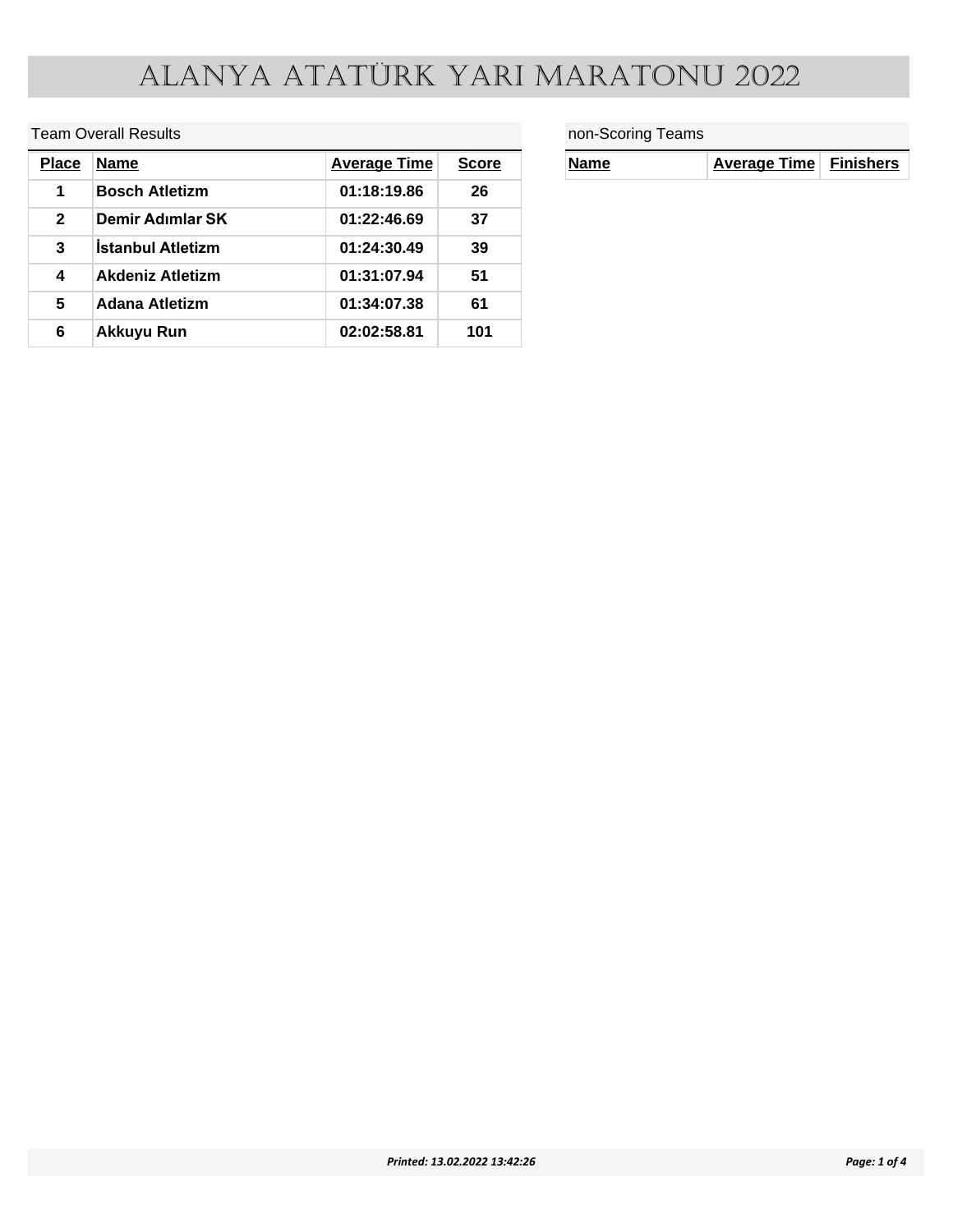| <b>Team Results</b> |                         |                         |                |                                |                                    |                   |
|---------------------|-------------------------|-------------------------|----------------|--------------------------------|------------------------------------|-------------------|
| <b>Place</b>        | <b>Team Name</b>        |                         |                |                                | <b>Average Time # of Finishers</b> | <b>Team Score</b> |
| 1                   | <b>Bosch Atletizm</b>   |                         |                | 01:18:19.86                    | $\overline{\mathbf{4}}$            | 26                |
|                     | <b>Team Position</b>    | <b>Overall Position</b> | Bib#           | <b>Name</b>                    | <b>Chip Time</b>                   | <b>Score</b>      |
|                     | 1                       | 5                       | 35             | <b>HASAN AKYOL</b>             | 01:17:15.17                        | 5                 |
|                     | 2                       | 6                       | 132            | <b>HASAN SARIŞIN</b>           | 01:17:52.71                        | 6                 |
|                     | 3                       | $\overline{7}$          | 71             | <b>CEMALETTIN SUNTUR</b>       | 01:17:59.41                        | $\overline{7}$    |
|                     | 4                       | 8                       | 163            | <b>MUHAMMED EDİP KARABACAK</b> | 01:20:12.15                        | 8                 |
| $\mathbf{2}$        | <b>Demir Adımlar SK</b> |                         |                | 01:22:46.69                    | $\overline{7}$                     | 37                |
|                     | <b>Team Position</b>    | <b>Overall Position</b> | Bib#           | Name                           | <b>Chip Time</b>                   | <b>Score</b>      |
|                     | 1                       | $\mathbf{2}$            | 53             | <b>HASAN TURGUT</b>            | 01:11:53.46                        | $\mathbf{2}$      |
|                     | $\overline{2}$          | 9                       | 70             | ZÜLFÜ KARABULUT                | 01:22:50.38                        | 9                 |
|                     | 3                       | 12                      | 197            | <b>DUYGU TURGUT BOYAN</b>      | 01:26:53.34                        | 12                |
|                     | 4                       | 14                      | $\overline{7}$ | YAUHEN NAZARANKA               | 01:29:29.57                        | 14                |
|                     | 5                       | 21                      | 5              | <b>VALERIA BEZLEPKINA</b>      | 01.50.39.65                        | (21)              |
|                     | 6                       | 23                      | 107            | NİLGÜN KAMA                    | 01.58.40.33                        | (23)              |
|                     | $\overline{7}$          | 27                      | 127            | GÜLDENAY URUK                  | 02:10:22.99                        | (27)              |
| 3                   | İstanbul Atletizm       |                         |                | 01:24:30.49                    | 4                                  | 39                |
|                     | <b>Team Position</b>    | <b>Overall Position</b> | Bib#           | <b>Name</b>                    | <b>Chip Time</b>                   | <b>Score</b>      |
|                     | 1                       | 3                       | 160            | <b>SAİD KEREM YETİŞİR</b>      | 01:14:09.20                        | 3                 |
|                     | $\mathbf{2}$            | 4                       | 161            | <b>KORAY HET</b>               | 01:14:10.69                        | 4                 |
|                     | 3                       | 15                      | 180            | <b>İSMET ÖZLER</b>             | 01:33:24.79                        | 15                |
|                     | 4                       | 17                      | 1              | <b>MUZAFFER CEYHAN</b>         | 01:36:17.27                        | 17                |
| 4                   | <b>Akdeniz Atletizm</b> |                         |                | 01:31:07.94                    | 4                                  | 51                |
|                     | <b>Team Position</b>    | <b>Overall Position</b> | Bib#           | Name                           | <b>Chip Time</b>                   | <b>Score</b>      |
|                     | 1                       | $\mathbf 1$             | 80             | <b>ÜZEYİR SÖYLEMEZ</b>         | 01:06:35.76                        | 1                 |
|                     | $\mathbf{2}$            | 10                      | 122            | <b>MAHMUT UYSAL</b>            | 01:23:42.87                        | 10                |
|                     | 3                       | 16                      | 16             | <b>ALI KANSU</b>               | 01:33:25.34                        | 16                |
|                     | 4                       | 24                      | 17             | <b>NADIR YILMAZ</b>            | 02:00:47.82                        | 24                |
| 5                   | <b>Adana Atletizm</b>   |                         |                | 01:34:07.38                    | 5                                  | 61                |
|                     | <b>Team Position</b>    | <b>Overall Position</b> | Bib#           | <b>Name</b>                    | <b>Chip Time</b>                   | <b>Score</b>      |
|                     | 1                       | 11                      | 150            | <b>İSMAİL KABAN</b>            | 01:24:45.11                        | 11                |
|                     | 2                       | 13                      | 196            | <b>HAKAN KARADAŞ</b>           | 01:29:07.38                        | 13                |
|                     | 3                       | 18                      | 159            | <b>AYDIN GİZİR</b>             | 01:41:04.80                        | 18                |
|                     | 4                       | 19                      | 147            | <b>SELÇUK ÇUKUROVA</b>         | 01:41:32.22                        | 19                |
|                     | 5                       | 20                      | 194            | <b>BAHAR ÖZAÇAR</b>            | 01:48:33.72                        | (20)              |
| 6                   | <b>Akkuyu Run</b>       |                         |                | 02:02:58.81                    | 6                                  | 101               |
|                     | <b>Team Position</b>    | <b>Overall Position</b> | Bib#           | Name                           | <b>Chip Time</b>                   | <b>Score</b>      |
|                     | 1                       | 22                      | 139            | ADİLET ZHOLDOSHBEKOV           | 01:52:12.64                        | 22                |
|                     | $\mathbf{2}$            | 25                      | 57             | <b>OLGA BONDAREVA</b>          | 02:02:36.09                        | 25                |
|                     | 3                       | 26                      | 94             | <b>SERGEİ ROMANENKO</b>        | 02:06:33.27                        | 26                |
|                     |                         |                         |                | Printed: 13.02.2022 13:42:26   |                                    | Page: 2 of 4      |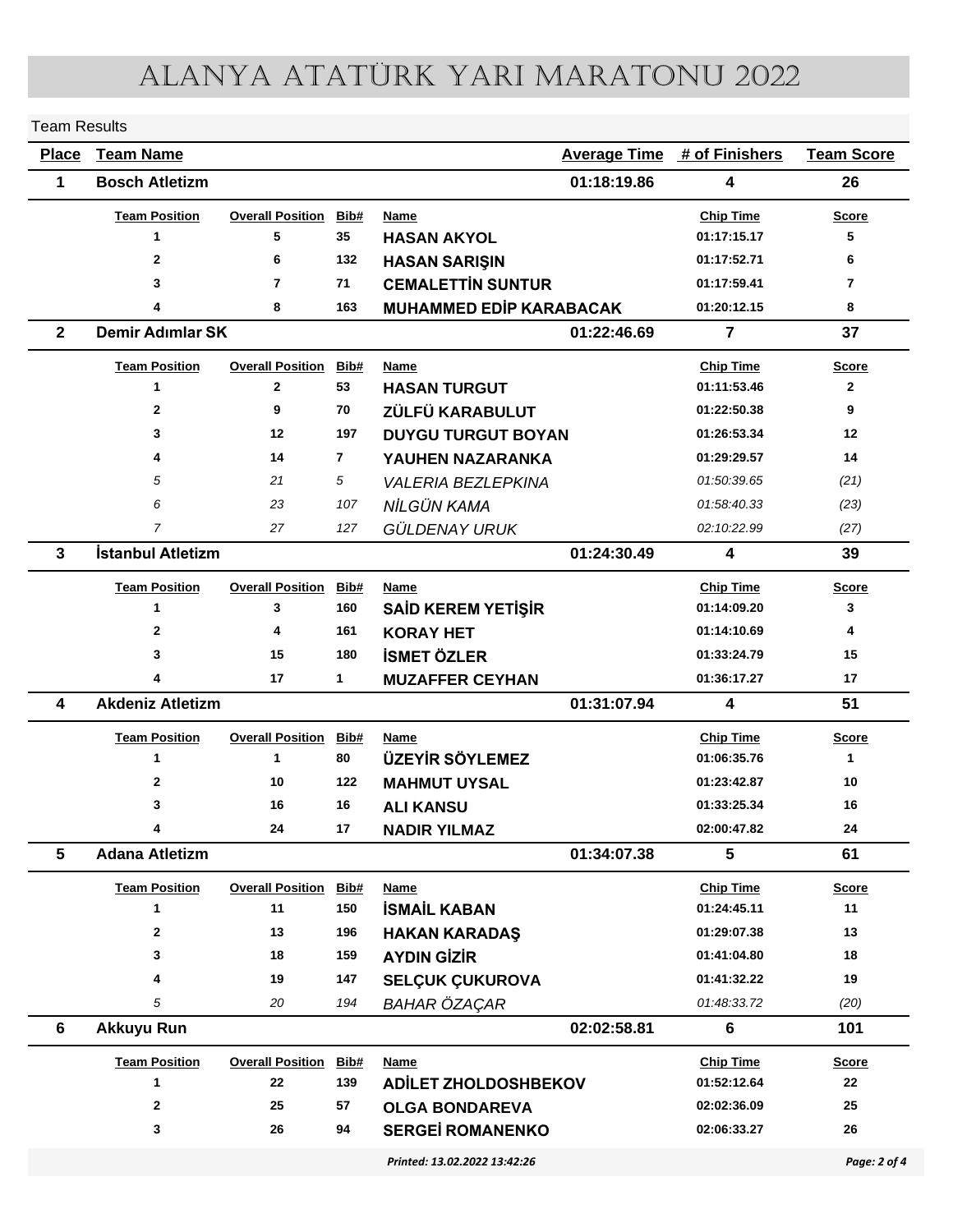|    | 28 | 199 | <b>SHAAVKAT FAIZYILAV</b>       | 02:10:33.24 | 28   |
|----|----|-----|---------------------------------|-------------|------|
| -5 | 29 |     | EVGENIIA SAFONOVA               | 02:15:52.19 | (29) |
| -6 | 30 | 101 | <i><b>IRINA GLUSHENKOVA</b></i> | 01:11:40.72 | (30) |